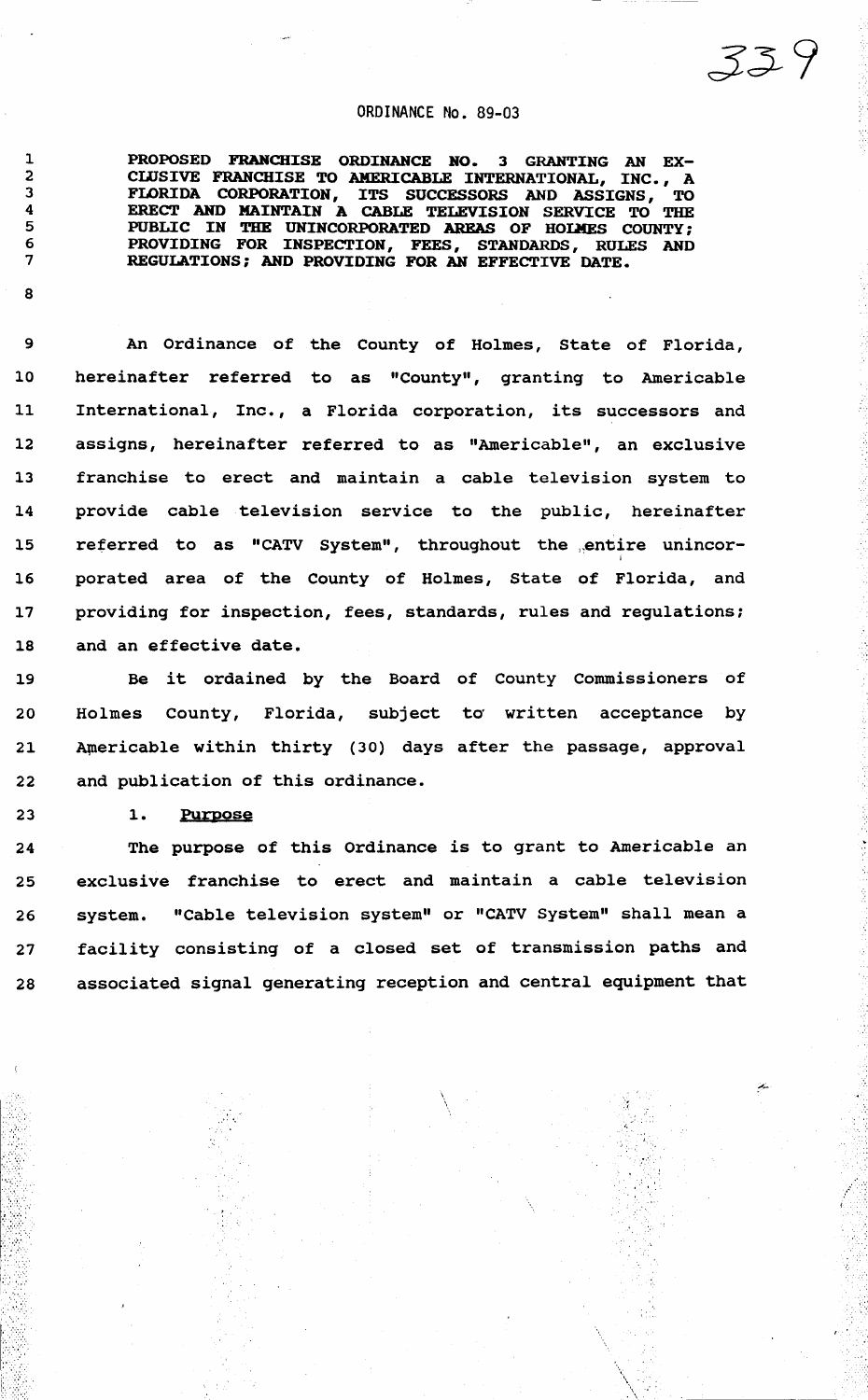1 is designed to provide cable service which includes video 2 programming and which is provided to multiple subscribers in a 3 community, more particularly defined in Section 601 (6) of the 4 Cable Communications Policy Act of 1984, 47 U.S.C. § 521(6) as 5 now in effect.

#### 6 2. Grant of Authority

7 The County does hereby grant unto Americable the exclusive 8 right, privilege and franchise for a period of thirty (30) years 9 from and after the effective date of this agreement, to erect, 10 maintain and operate a CATV System and any and every type of 11 transmission and distribution facilities now in existence or 12 hereafter developed for the relay of television signals video 13 programming and frequency modulated radio signals., by any means 14 whatsoever, including, but not limited to, visual and audio 15 impulses and energies and additions thereto in, under, over, 16 along, across and upon the streets, lanes, alleys, public or 17 utility easements, bridges, highways and other public places as 18 now exist or ·may come into existence in the future, in all 19 unincorporated areas of Holmes County. Americable shall have 20 the right in the operation of said system to make attachments to 21 County owned property.

22 Americable shall have the right to enter into agreements for 23 the attachment onto and the use of facilities owned and operated 24 by public utilities operating within the County. Such agree-25 ments shall not in any manner be construed as limiting the right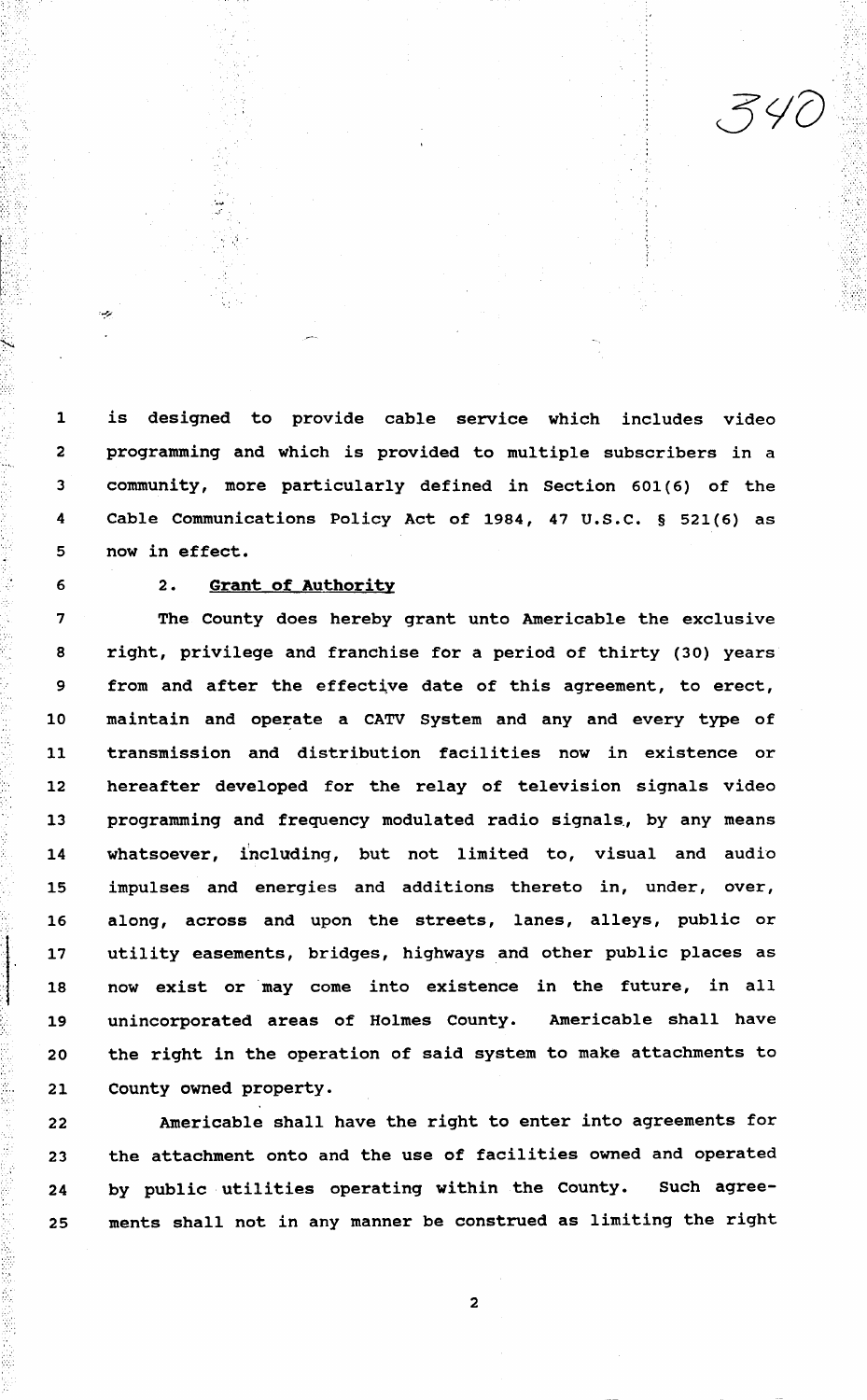l of Americable to attach onto or use such facilities as are owned 2 and operated by Americable.

3 This franchise is not intended to preclude the establish-4 ment of a local television station and it is understood and 5 agreed that this franchise shall not prevent the transmission and 6 distribution of audio and television impulses by any other 7 person, firm or corporation, providing said transmission and 8 distribution is original and emanates from the television station 9 originating the broadcast.

10 Wherever used in this agreement the words "audio" and 11 "television" shall mean a "CATV System", as defined hereunder, 12 for simultaneous transmission of audio signals and transient 13 visual images or the separate transmission of either of them by 14 means of electrical or other impulses. Nothing in this agreement 15 shall limit the right of Americable to transmit any kinds of 16 signal and frequency now in existence or which may come into 17 existence and which is capable of being lawfully transmitted and 18 distributed by those facilities owned and operated by Americable.

·.· ;, *,,:.* 

19 3. <u>Guaranteed Service For Franchise Area</u><br>20 During the term of this franchise, or any extension thereof, 21 the County will not engage nor grant any franchise for others to 22 engage directly or indirectly in the business of a CATV System in 23 competition with Americable, its successors or assigns, in the 24 franchise area.

3

. ..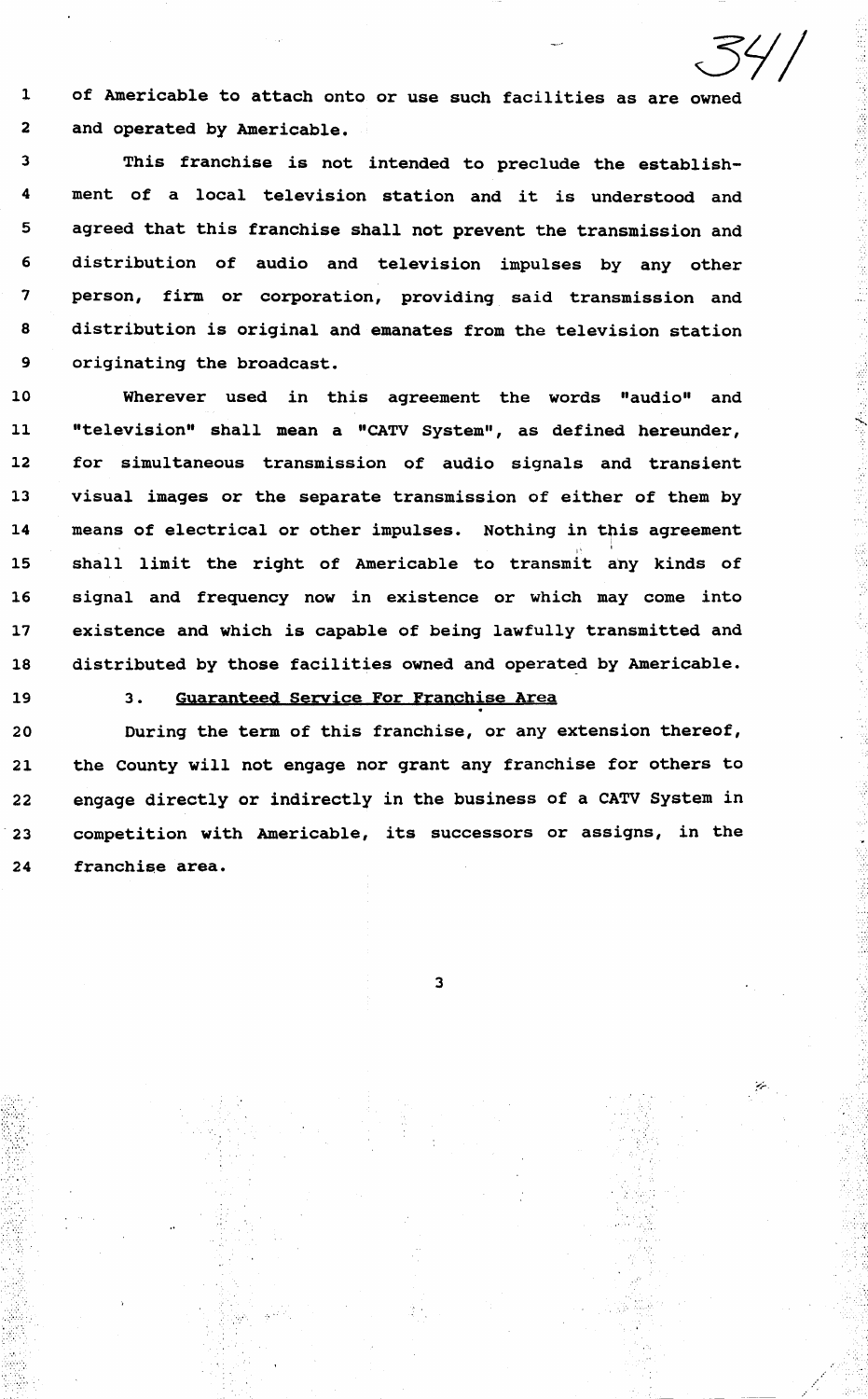. ... ;

# 1 4. Service Provided

'• ;·.

. " :·:·

' ' >:

> 2 In providing service to unincorporated areas of the County, 3 Americable shall, in its discretion, give priority to construc-4 tion along the routes in the unincorporated areas of the County 5 that best suit the interconnection of incorporated areas within 6 the County to which Americable is or may become authorized to 7 serve. Americable shall thereafter reasonably and equitably 8 extend energized trunk cable to areas within the County with a 9 density of not less than. forty (40) homes per mile from the 10 existing service. Subject to the foregoing, Americable hereby 11 promises that a CATV system will be made available to customers 12 upon request, but in any case, Americable shall not be required 13 14 to furnish service before ninety (90) days after the customer completes construction of a house upon his property situated in 15 the franchise area. If such request comes from a resident in an 16 area that does not meet the aforementioned density level, 17 Americable shall provide service to such resident but may require 18 compensation from the resident for the cost, including labor, of 19 such extension of service from the then existing plant. 20 Americable shall not deny access to cable service to any group of 21 potential residential cable subscribers because of the income of 22 the residents of the local area in which such groups resides. 23 Additional time to complete construction may be granted by the 24 Commission for good cause shown upon request of Americable. 25 Failure to accomplish construction and offer service as aforesaid 26 shall be grounds for cancellation of this franchise with respect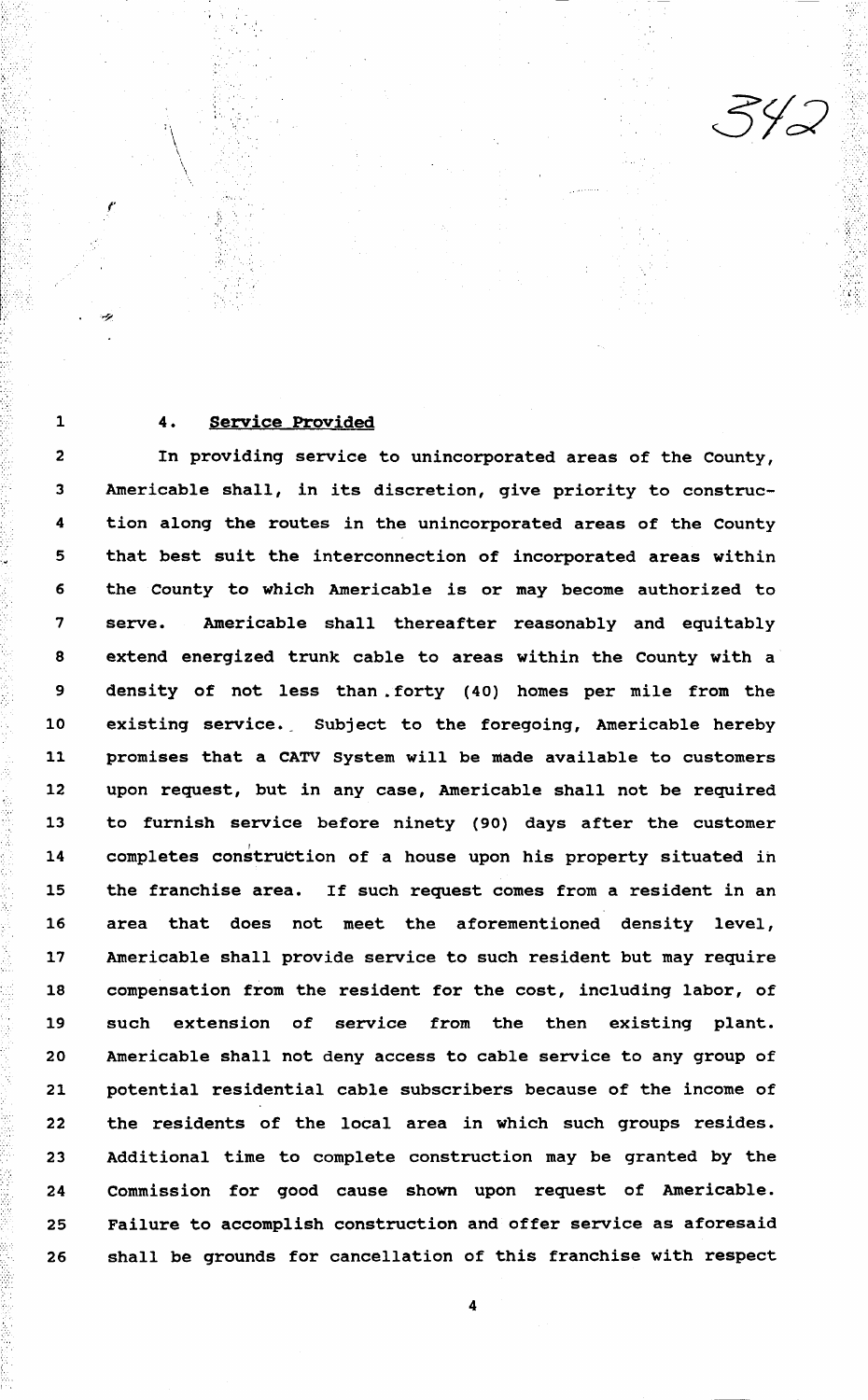l to any then unserved unincorporated areas of the County for which 2 Americable has not commenced construction. Construction will be 3 deemed to have commenced hereunder upon the ordering of equipment 4 necessary for construction to occur.

5 It is understood that temporary cessation of service at any 6 time caused by an act of God, fires, strikes, casualties, acci-7 dents, power failures, necessary maintenance work, breakdowns, 8 damage to machinery or lines, civil or military authority, or by 9 riot or other cause beyond the control of Americable shall not 10 constitute a breach of the provisions hereof, or impose liability 11 upon americable to the county or to its inhabitants or sub-12 scribers therein.

## 13 5. Compliance With Laws, Regulations and Ordinances

14 Having conducted a public proceeding concerning Americable's , .. 15 application for the franchise herein granted, which proceeding 16 afforded all interested parties an opportunity to participate in 17 and comment upon the legal, financial technical, and other 18 qualifications of Americable and the adequacy and feasibility of 19 its arrangements for the construction of a CATV System in the 20 county, the commission hereby finds that Americable possesses all 21 necessary qualifications and that its construction arrangements 22 are adequate and feasible. Pursuant to such findings, the 23 commission, to the extent it is legally able to do so, hereby 24 grants Americable an exclusive franchise, right and privilege to 25 construct, erect, operate, modify and maintain in, upon, along, 26 across, above, over and under highways, streets, alleys, side-

5

 $\mathcal{N}^{\mathcal{I}}$ . \  $\lambda$  $\mathbb{A}$  $\lambda$  $\lambda_i$  $\checkmark$ \., \, .  $\lambda$  .···:,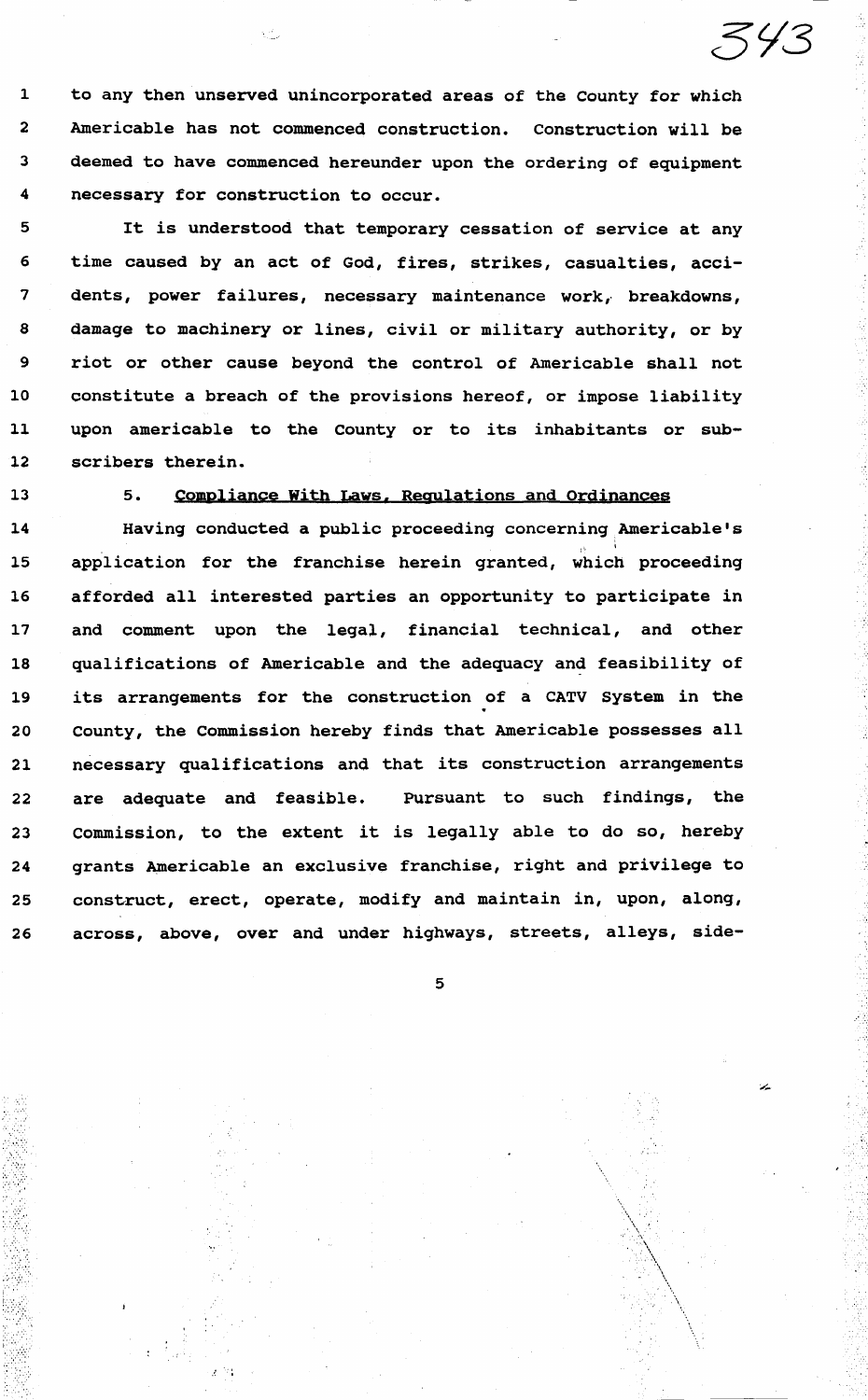$\ddotsc$ ....

1 walks public ways and public places now laid out or dedicated and 2 all extensions thereof, and additions thereto, in the County, all 3 poles, wires, cable underground conduits, manholes and other 4 television conductors and fixtures necessary for the maintenance 5 6 and operation of a CATV system for the purpose of distributing to the public television and radio signals, other electronic 7 impulses in order to furnish television and radio programs and 8 various communications and other electronic services. The right 9 so granted includes the right to use and occupy said streets, 10 alleys, public ways and public places and all manner of easements 11 for the purpose herein set forth, to the extent the Commission is 12 legally able to do so. Provided, however, permanent buildings 13 and towers or poles, higher than 25 feet may not be constructed 14 upon or in public places and county property except upon separate 15 written permit from the Commission.

 $\sim$ 

.. , .. . ' ·~:.

 $\mathbb{C}^{\infty}_{\mathbb{C}}$ 

 $\sim$  :  $\mathcal{G}(\mathcal{H})$  .

 $\S$  . ..

#### 16 6. County Held Harmless Due to Negligence of the Company

17 It is expressly understood and agreed between Americable and 18 the County that Americable shall save the County harmless from 19 all loss sustained by the County on account of any suit, judg-20 ment, claim or demand whatsoever resulting from negligence on the 21 part of Americable, in construction, operation or maintenance of 22 facilities pursuant to this agreement in the County. The County 23 shall notify Americable representatives in writing within fifteen 24 (15) days after the presentation of any claim or demand, either 25 by suit or otherwise, made against the County on account of any 26 claimed negligence as aforesaid on the part of Americable.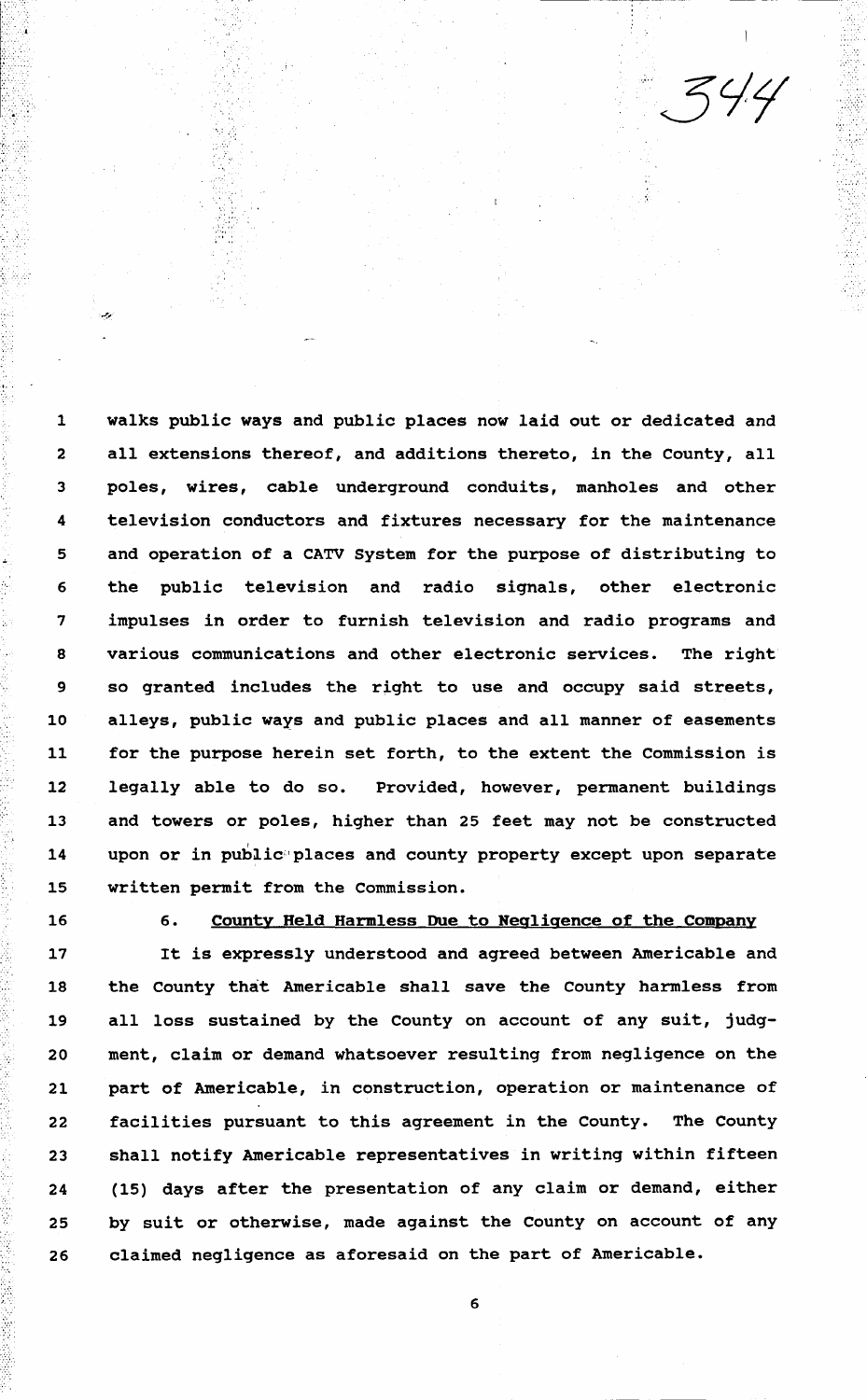1 It is not intended by this Section that Americable will hold 2 the County harmless for those claims for injury or damages which 3 arise solely from action or negligence, or unlawful exercise of 4 authority by the County.

5

*'.-;·:.··,* 

#### 7. Conditions on Street Occupancy and system Construction

6 (A) Use. The maintenance and operation of Americable 7 television transmission and distribution system in.the streets, 8 alleys and other public places, and in the course of any new 9 construction or addition to its facilities, shall be done so as 10 to cause minimum interference with the rights or reasonable 11 convenience of the general public and shall be done in a reasona-12 bly safe manner.

13 (B) Disturbance of Surfaces. In the case of any distur-14 bance of pavement, sidewalk, driveway or other surfacing, 15 Americable shall replace and restore all such surfaces so 16 disturbed as soon as possible and in as good condition as before 17 said work was commenced, subject to the rules and regulations of 18 any authorities having jurisdiction.

19 (C) Placement of Fixtures. Americable shall not place any 20 fixtures or equipment where the same will unreasonably interfere 21 with the gas, electric, telephone or wire lines, fixtures and 22 equipment, and the location by Americable of its lines and 23 equipment shall be in such manner as to not unreasonably inter-24 fere with the usual travel on said streets, alleys, and public 25 ways and the use of the same by gas, electric, telephone and 26 water lines and equipment.

7

 $\mathbb{E}[\mathcal{E}_t]$ 

•·,.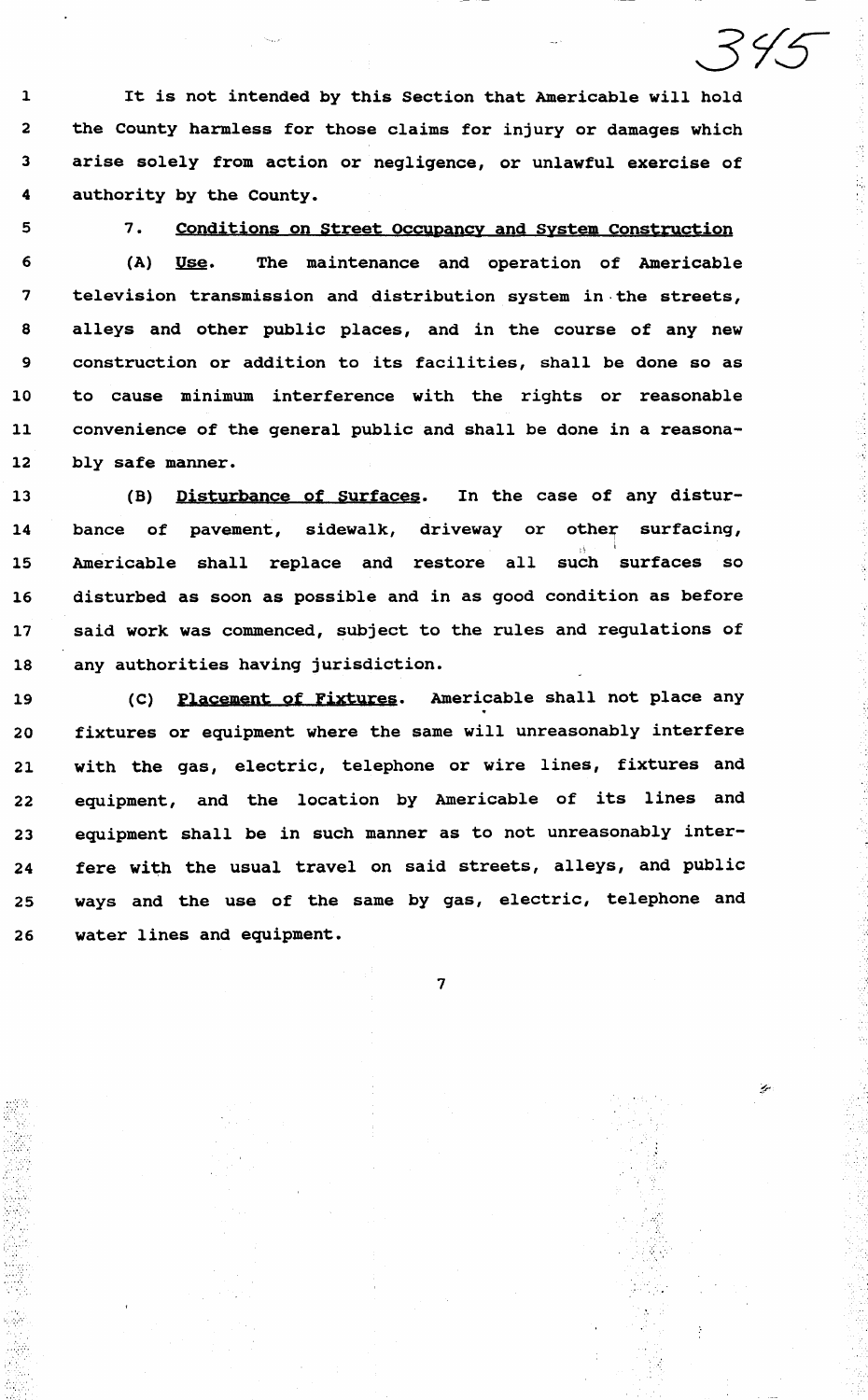## 8. Service Standards

•. 1'

 $\mathcal{N} \rightarrow \mathcal{N}$ 

·-:··

2 3 Americable's CATV System shall be installed and maintained so as to provide pictures on subscribers' receivers consistent 4 5 6 with the picture quality standards set forth in Section 76.605(a) (1)-(10) rules and regulations of the Federal Communication Commission, 47 C.F.R. § 76.605(a) (1)-(10) (1987). Workman-7 like standards shall be maintained in the installation of feeder 8 lines leading from the trunk lines to the service outlets, with 9 all holes in walls through.which cables or wires must pass being 10 carefully closed and sealed so as to minimize the danger of 11 water, bug and rodent invasion of the interior rooms. Americable 12 shall operate the system so that there will be no unreasonable 13 interference with television reception, radio reception, 14 telephone communications or other installations which are now or 15 may hereafter be installed and in use in the County.

16 Installation and house drop hardware shall be uniform 17 throughout the franchise area, except that Americable shall be 18 free to change its hardware and installation procedure as the 19 state of the art progresses. Americable shall have the right to 20 prescribe reasonable service rules and regulations for the 21 conduct of its business consistent with the provisions of this 22 agreement.

....

 $\mathbf{r}$  $\cdot\cdot\cdot$  1

. . .... . . . . ~ .

'·.

#### 23 9. Rates Increases

24 The rates Americable charges its subscribers for the 25 provision of cable service and other service, including, but not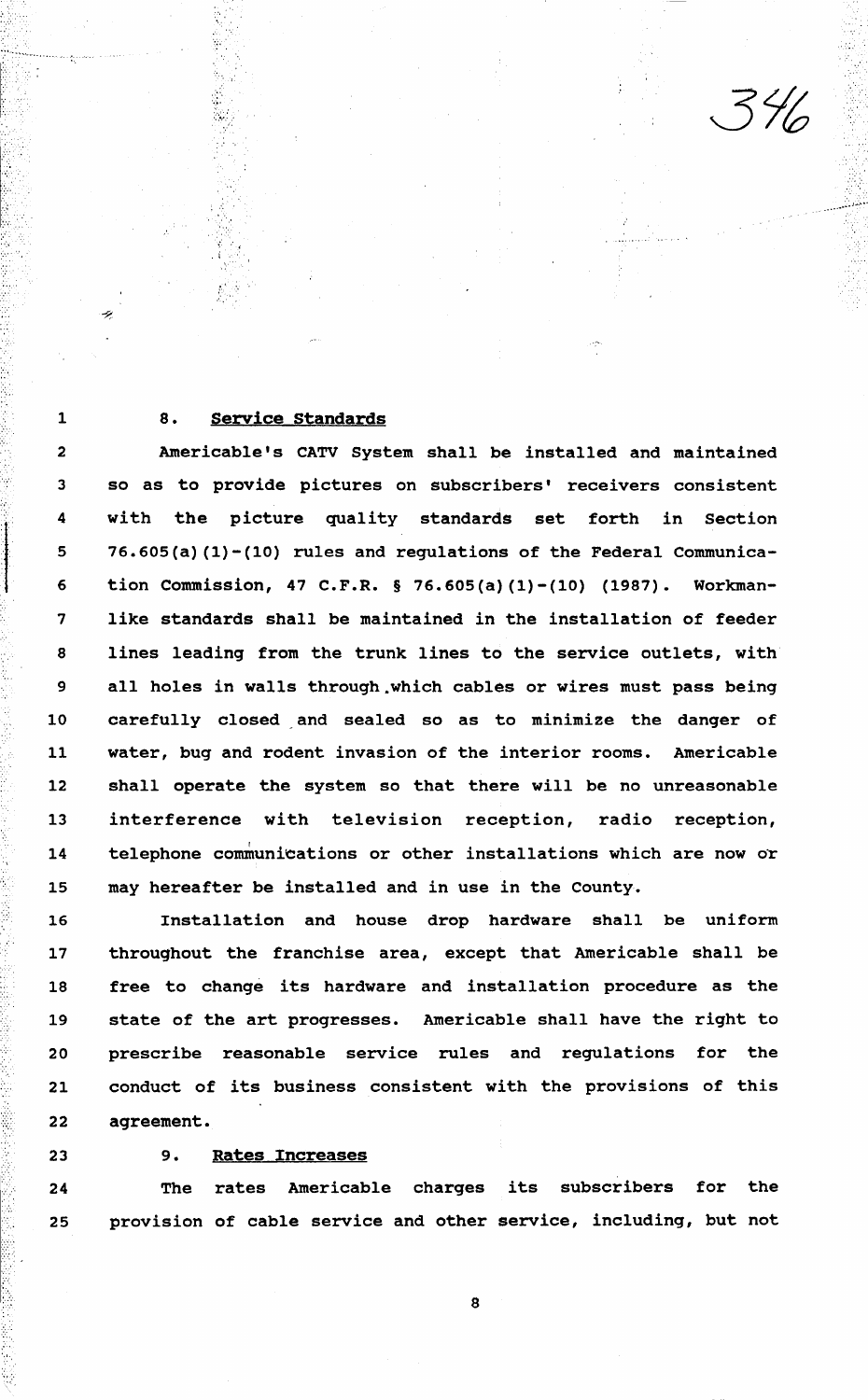1 limited to, ancillary charges relating thereto, are not es-2 tablished hereunder and shall not be regulated.

# 3 10. Payment to County

4 Amerciable shall pay to the County three percent of basic 5 cable service revenues, sometimes known as "Basic Subscriber 6 Revenues", received from subscribers in unincorporated areas of 7 the County. Americable shall furnish the County with an annual 8 report showing Americable's annual "Basic Subscriber Revenues" 9 from subscribers in unincorporated areas of the County during the 10 proceeding year and such other information as the County may 11 reasonably require with respect to properties and expenses 12 related to Americable's services in connection with said fee.

 $\sim$  .  $\sim$ 

## 13 11. Franchise Obligations

14 The failure on the part of Americable to substantially 15 comply with any of the material provisions of this ordinance 16 shall be grounds for forfeiture of this franchise, but such 17 forfeiture shall not take affect if the reasonableness or 18 propriety thereof is protested by Americable until a court of 19 competent jurisdiction, with right of appeal by either party, 20 shall have found that Americable has failed to comply in a 21 substantial respect as aforesaid with any provision of this 22 ordinance and Americable shall have six (6) months after the 23 final determination of the question to make good the defaults 24 before forfeiture shall result with the right in the County at 25 its discretion to grant such additional time to Americable for 26 compliance as necessities in the case may require.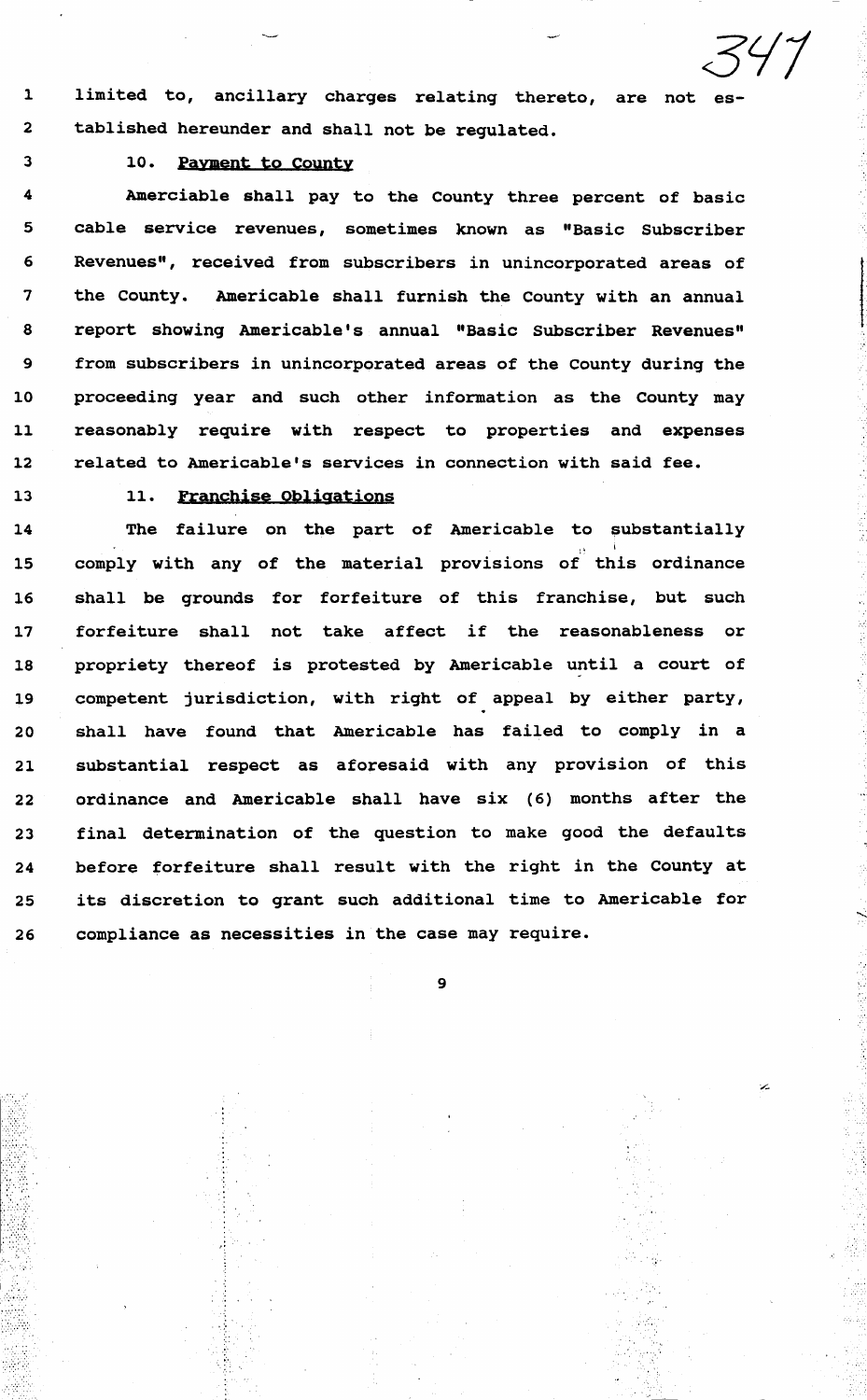## 1 12. Constitutional Validity

·. "

2 If any section, subsection, sentence, clause, phrase, or 3 portion of this ordinance is for any reason held invalid or 4 unconstitutional by any court of competent jurisdiction, such 5 portion shall be deemed a separate, distinct, and independent 6 provision and such holding shall not affect the validity of the 7 remaining portions hereof. Provided however, that the remaining 8 portion or resolution when read together will constitute a 9 feasible, reasonable, workable plan to perform the services 10 contemplated.

... '.".. ... ...

4

# 11 13. Abandonment of Easement

12 In the event any such public place under or upon which 13 Americable shall have located its facilities shall be closed, 14 abandoned, vacated or discontinued the County may terminate such 15 easement or license of Americable hereto, provided, however, in 16 the event of this termination of easement, the person or persons, 17 firm or corporation requesting such termination shall pay to 18 Americable, in advance, its cost of removal and relocation of the 19 20 21 removed facilities in order to continue its service as theretofore existing, or the County shall retain an easement on all sides of the facilities not less than ten (10) feet in width from 22 the center line of such facilities, for the benefit of Americable 23 and its facilities.

... *:> '.•.:.* 

#### 24 14. Change.In Form Of Government

25 Any change in the form of government of the areas described 26 herein as authorized by the state of Florida shall not affect the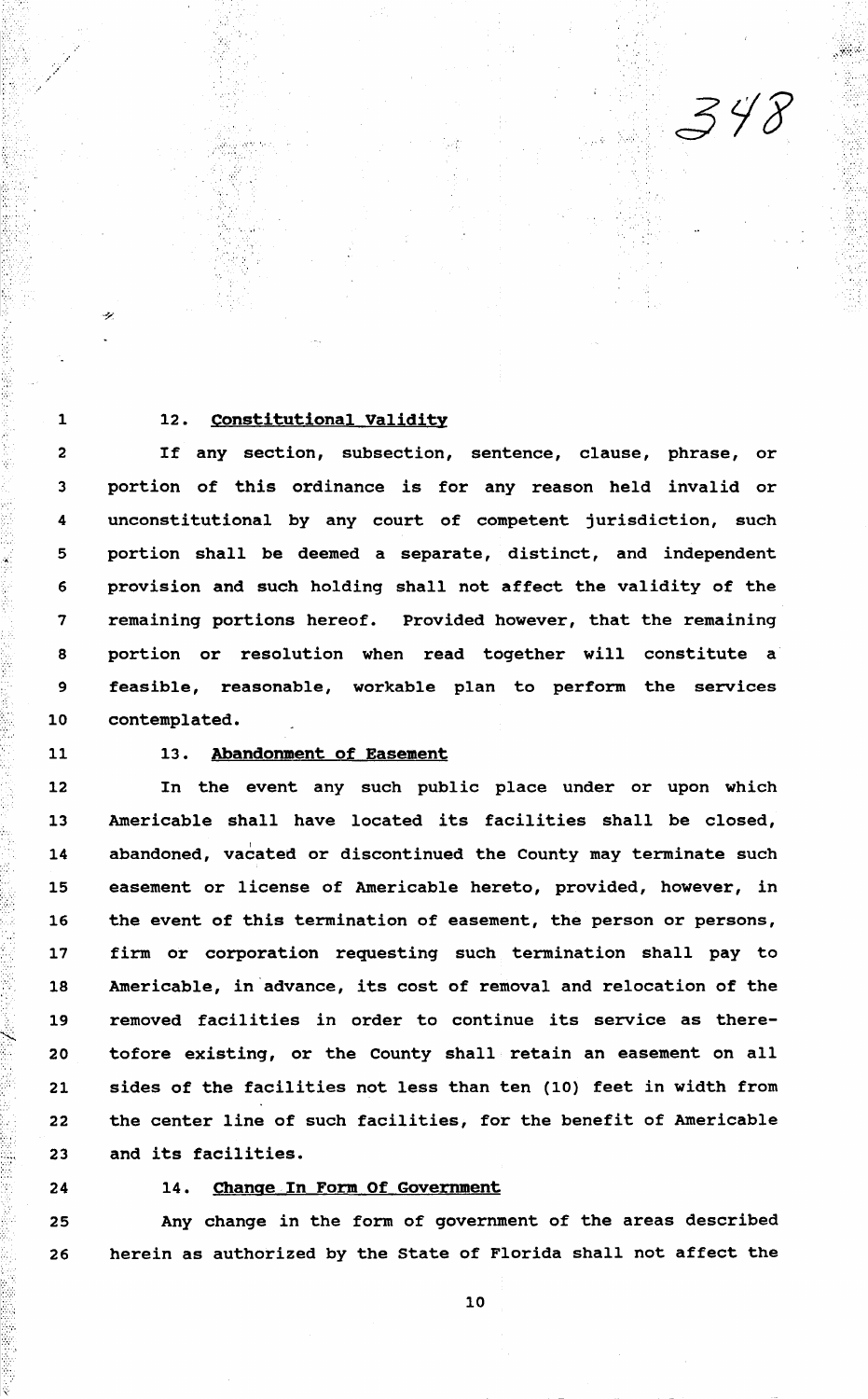1 validity of this franchise. Any municipal corporation succeeding 2 the County shall, without the consent of the County, succeed to 3 all rights and obligations of the county provided in this 4 Franchise.

*/* 

# 5 15. Contents of Franchise Agreement

6 This agreement constitutes the entire agreement between the 7 parties, and no other representations or oral agreements of any 8 nature exist between the parties.

9 16. Ordinances

10 All ordinances and parts of ordinances in conflict herewith 11 be and the same is hereby repealed.

# 12 17. Transfer or Sale of Franchise

13 Americable may sell, assign or lease this franchise, 14 including all rights and obligations herein, after obtaining <sup>i</sup> 15 written permission of the County, which permission shall not 16 unreasonably be withheld. Withholding of such permission shall 17 be given to Americable in writing, setting forth in detail the 18 reasons therefore, within thirty (30) days from the date of 19 request for such permission to sell assign or lease the fran-20 chise.

 $\sim$ 

 $\mathcal{L}^{\text{MSE}}$  .

#### 21 18. Renewal of Franchise

22 Upon the expiration of this franchise Americable may renew 23 this franchise for a like period from the date of expiration. 24 The city shall review the grantees' qualifications and perfor-25 mance during the life of the Franchise, and the adequacy of this 26 Franchise, in the context of a full public proceeding, affording

11

 $\mathcal{L}^{\text{eff}}_{\text{eff}}$ . ~'  $\, \, \cdot \,$